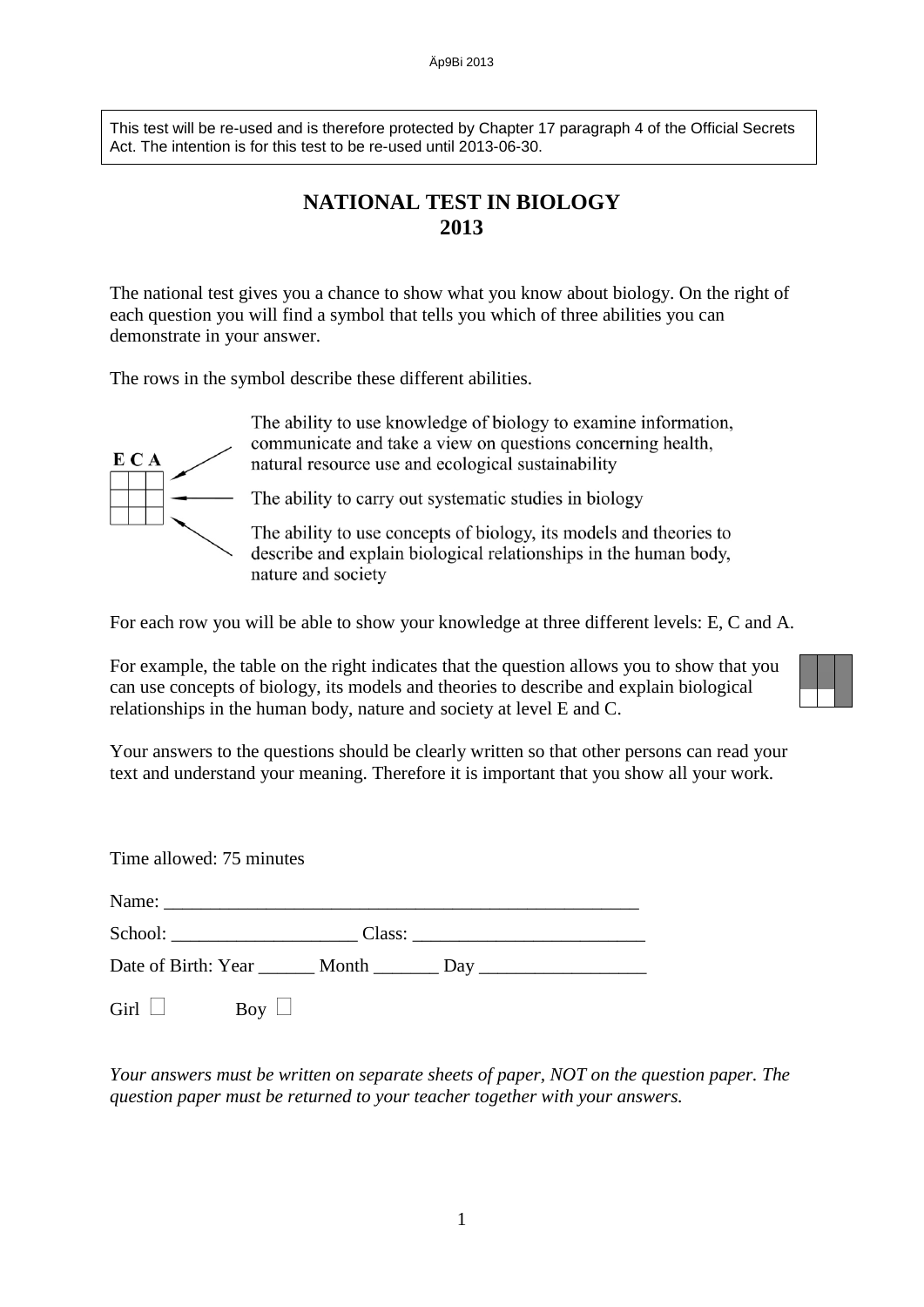Äp9Bi 2013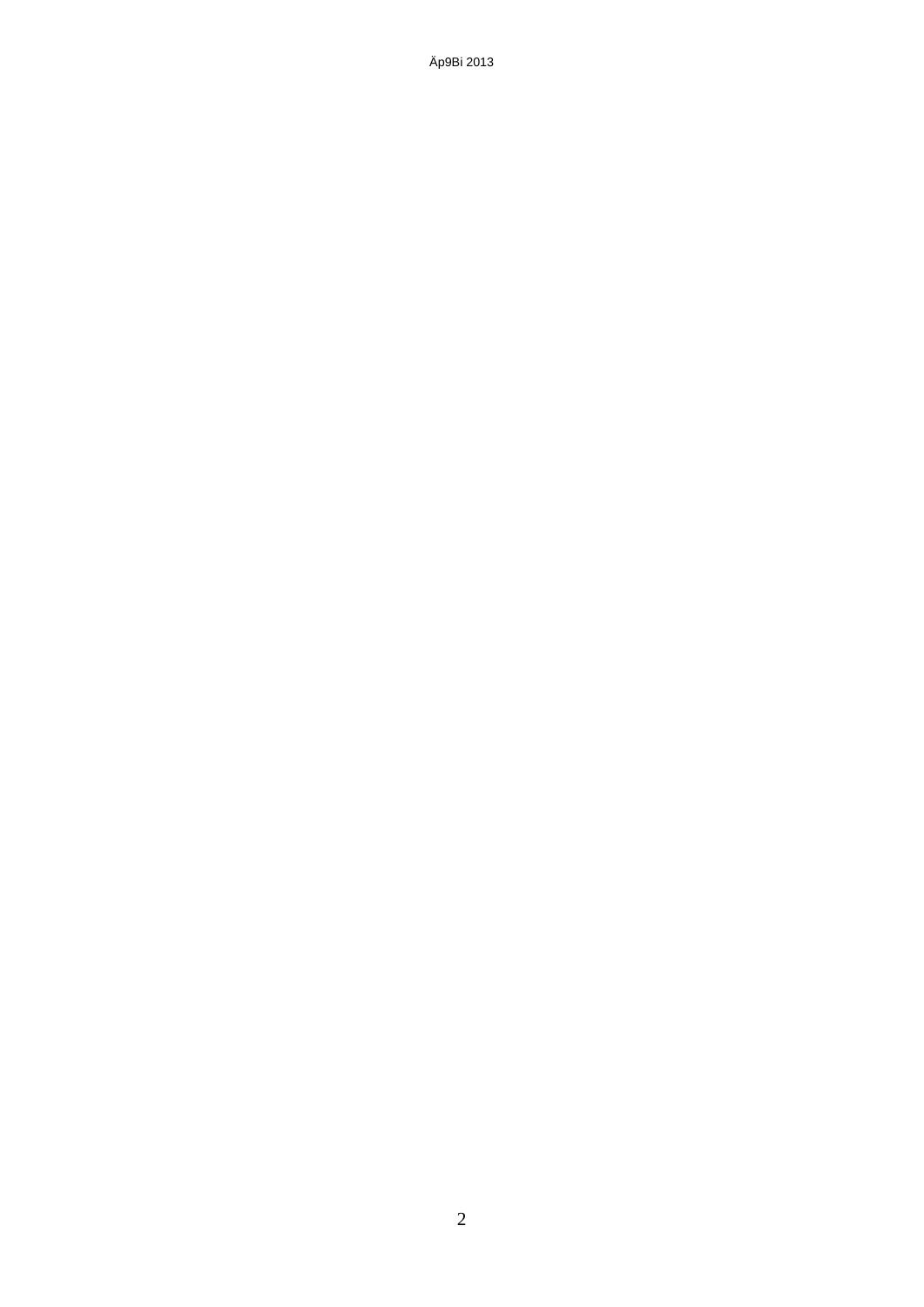**1.** During the history of Earth and life, there have been several big changes.

Which one of the alternatives **A-D** describes the time order of the changes?



- **A.** Oxygen was produced  $\rightarrow$  Photosynthesis evolved  $\rightarrow$  Life was established on land
- **B.** Photosynthesis evolved  $\rightarrow$  Life was established on land  $\rightarrow$  Oxygen was produced
- **C.** Oxygen was produced  $\rightarrow$  Life was established on land  $\rightarrow$  Photosynthesis evolved
- **D.** Photosynthesis evolved  $\rightarrow$  Oxygen was produced  $\rightarrow$  Life was established on land
- **2.** During running, the body's leg muscles are working. Co-operation with other organs in the body is necessary for the muscles in the leg to function.



a) Give an example of **one** organ in the body and **describe** how this organ contributes to the function of the leg muscles.

If the muscles are going to function, there is combustion (cellular respiration) in the cells.

b) Explain what is needed for the combustion and what is produced from it.

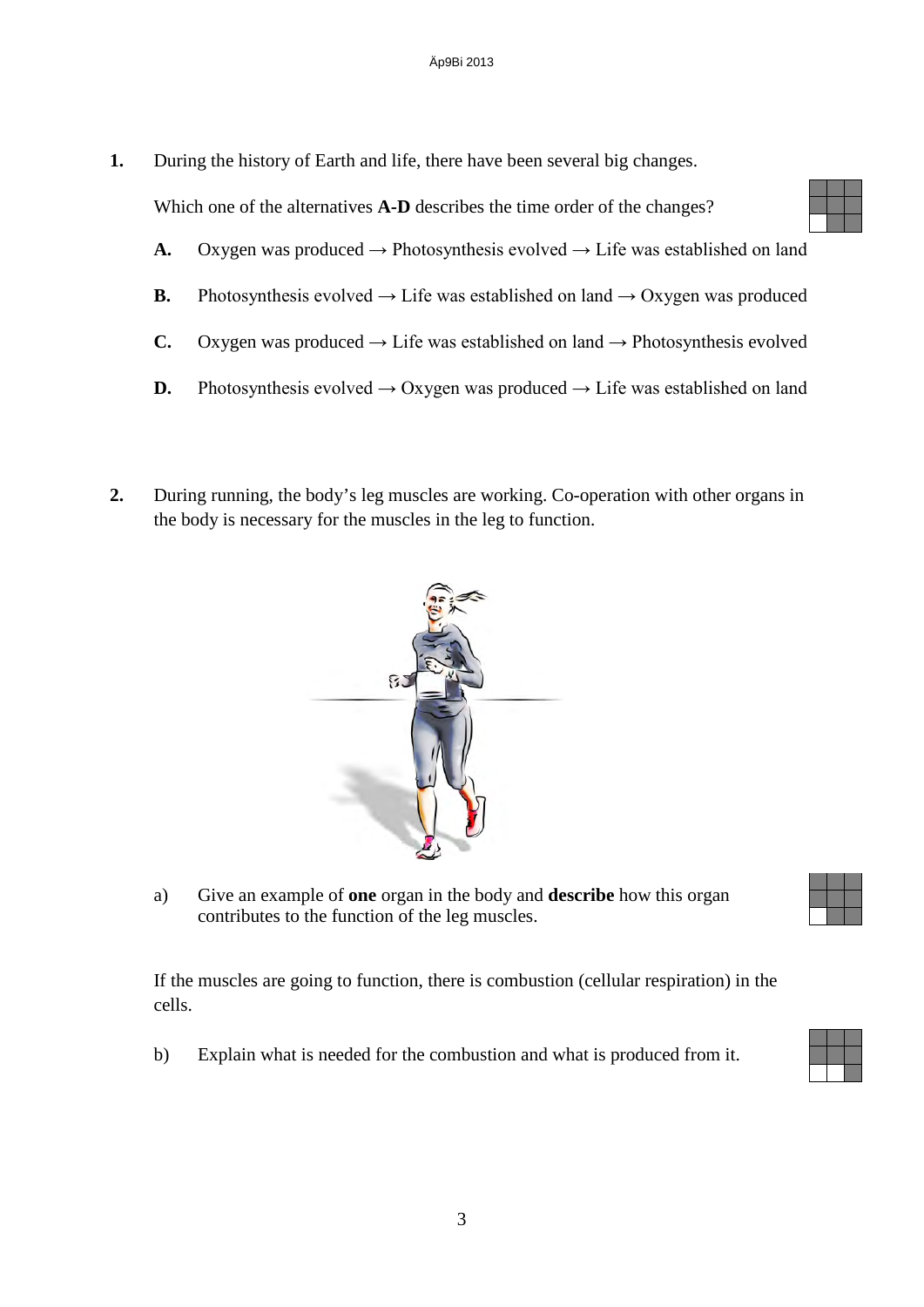Äp9Bi 2013

**3.** Match each disease **A-D** with the right description **1-4**.

| A. Chlamydia        | 1. Caused by virus. Often free from symptoms for many years, but the<br>immune system is weakened. There is no treatment to cure, but<br>there are medical drugs that keep the level of viruses on a low<br>level.           |
|---------------------|------------------------------------------------------------------------------------------------------------------------------------------------------------------------------------------------------------------------------|
| <b>B.</b> AIDS      | <b>2.</b> Caused by bacteria. Often no symptoms, but it can smart when<br>urinating. Treated with antibiotics.                                                                                                               |
| C. Gonorrhoea       | <b>3.</b> Caused by virus. Symptoms are warts close to the genitals. There is<br>no treatment for cure, but it is possible to freeze or burn the warts.<br>It is also possible to use vaccine against some types of viruses. |
| <b>D.</b> Condyloma | 4. Caused by bacteria. Symptoms with yellowish, bad smelling<br>leucorrhoea, smarting pain when urinating and pain in the throat.<br>Treated with antibiotics.                                                               |

**4.** Dimples in the cheeks are caused by a dominant gene. A woman with dimples gets a baby with a man who has not dimples. Will their children have dimples? Motivate your answer.



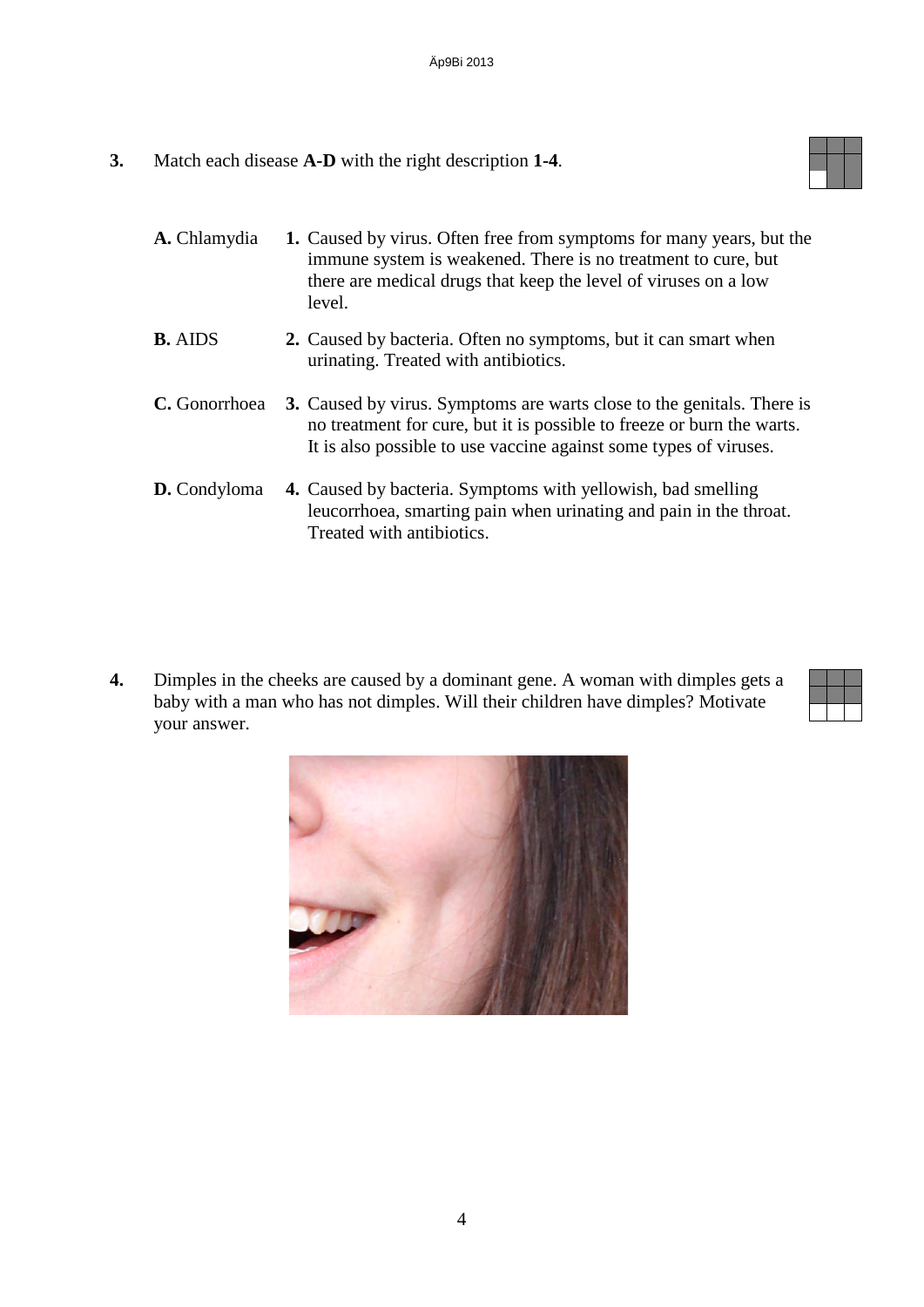**5.** It is important for the human body to sleep. Lack of sleeping for a shorter period of time gives temporary symptoms like, for instance, tiredness and less ability to concentrate. Lack of sleeping for a longer period, several months, gives larger influences on the human body.

Reason about how lack of sleeping for a longer period can influence the human body.

**6.** The population size of roe deer varies from year to year. The variation can be caused by different factors, for example *competition* or *hunting.* Still, none of the two mentioned factors can explain the obvious rise and fall in the population of roe deer shown in the diagram.



Reason about **other** factors that might have caused the big rise **and** fall in the population of roe deer.

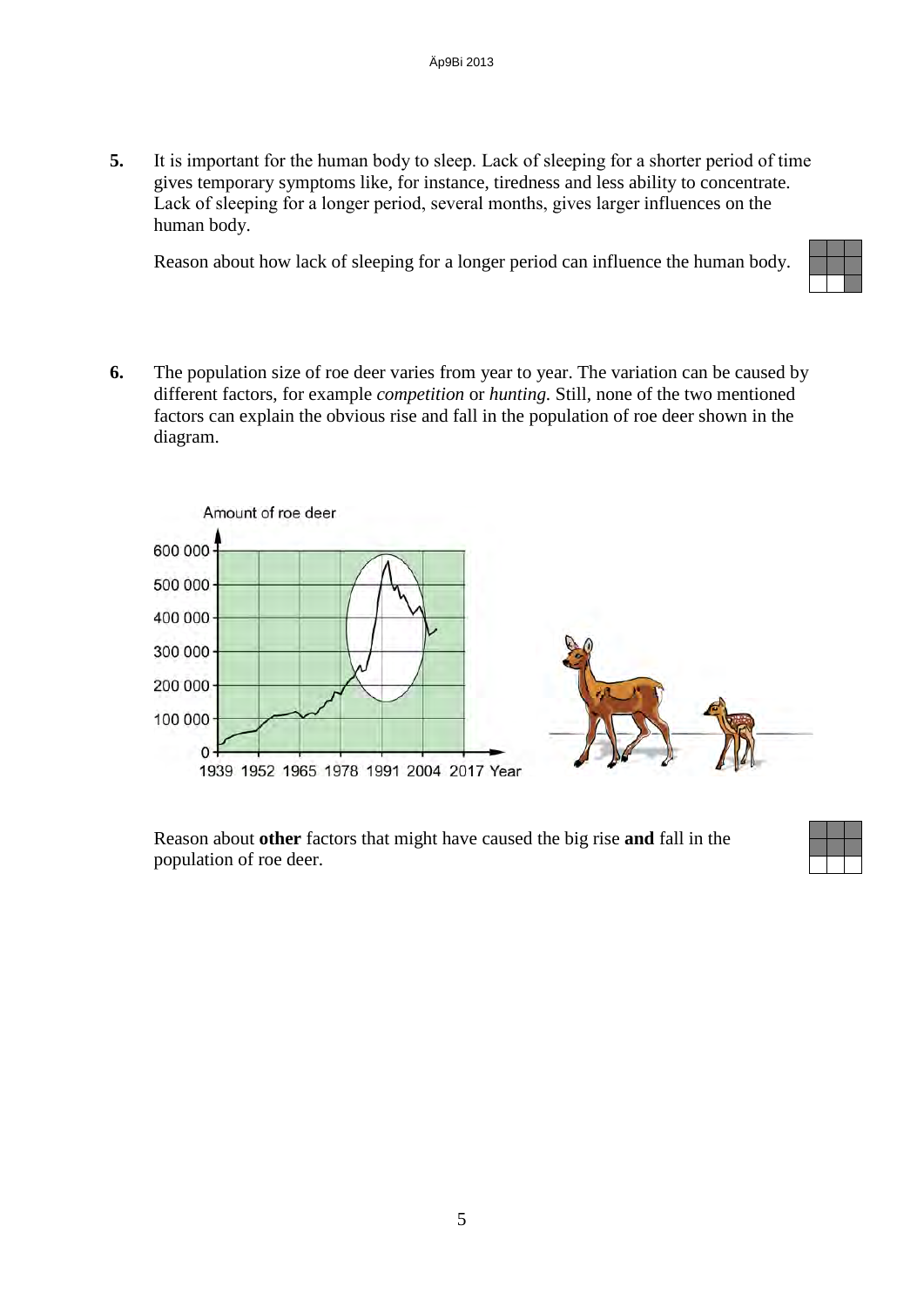**7.** Alpine hare is a common species in Sweden. During summer, the alpine hare has brown fur colour. During winter, most alpine hare in the south of Sweden have a grey fur colour while the alpine hares in the north of Sweden most commonly have white fur colour. Alpine hares' different fur colour during winter is an adaption to the environment.



Use knowledge about evolution and natural selection to explain why most of the alpine hares in the north of Sweden have white fur colour in the winter.

**8.** The Austrian biologist Karl Landsteiner devoted his research to the immune system in the blood and presented in 1901 the AB0-system.



- Explain what the AB0-system implies. **and**
- Describe the influence of this discovery on human living conditions.